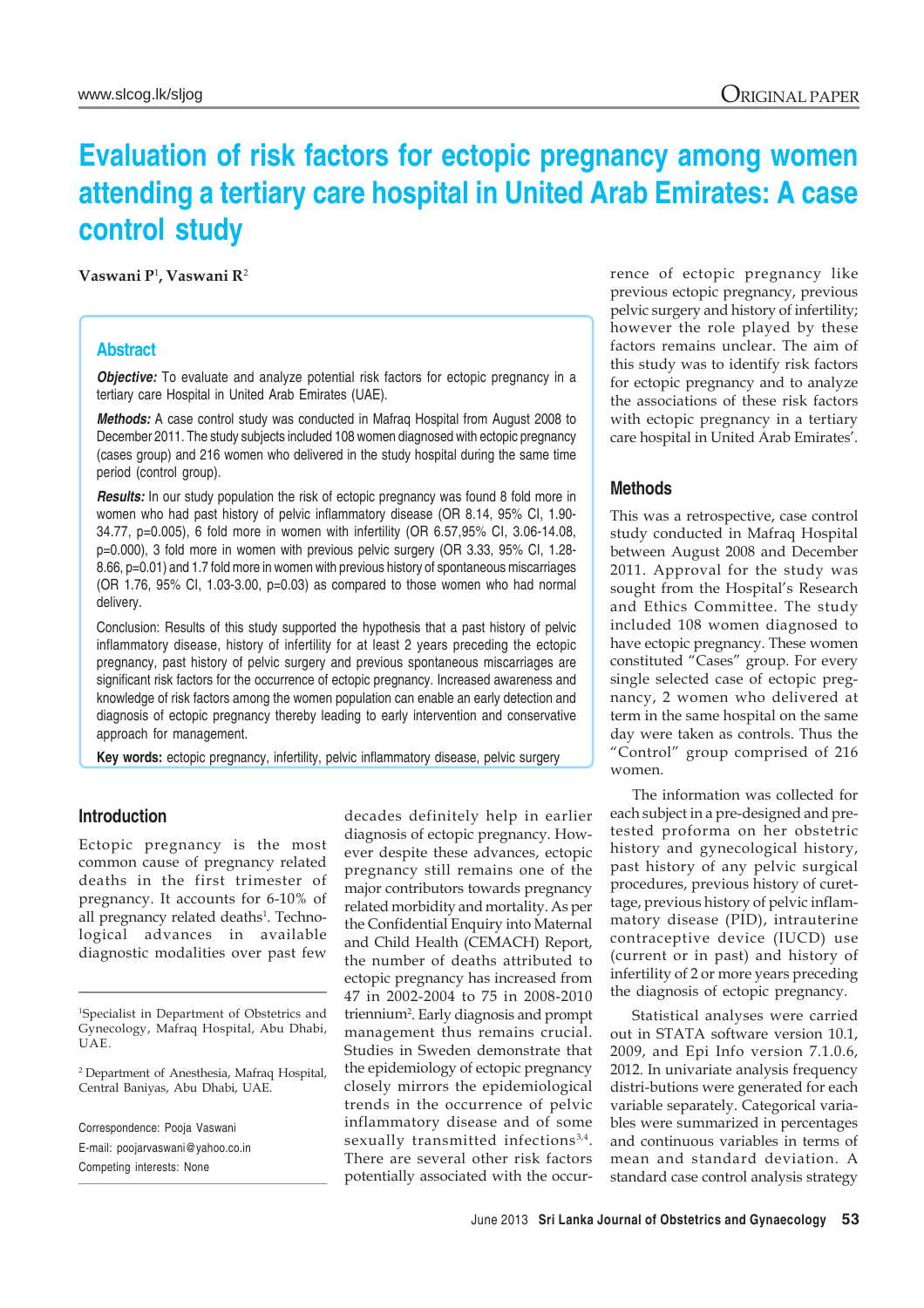was followed due to retrospective nature of the study design. In bivariate analyses, differences in percentages between the comparison groups were tested by Chi-square test and the differences in means were tested by ttest. Crude estimates of odds ratio (OR) were calculated to quantify association between various risk factors and an ectopic pregnancy. In multivariate ana-lyses, unconditional, multiple logistic regression models were used to obtain estimates of ORs accounting for the role of confounders. A p value less than 0.05 was considered statistically significant.

# **Table 1. Distribution of age and parity among controls and cases**

| Characteristics    | Controls<br>$(n=216)$ |         |     | Cases<br>$(n=108)$ |  |
|--------------------|-----------------------|---------|-----|--------------------|--|
|                    | No.                   | (%)     | No. | (%)                |  |
| Age (years)        |                       |         |     |                    |  |
| 18-25              | 31                    | (14.35) | 18  | (16.66)            |  |
| 26-35              | 119                   | (55.09) | 58  | (53.70)            |  |
| $36 - 40$          | 47                    | (21.75) | 23  | (21.29)            |  |
| >40                | 19                    | (8.79)  | 9   | (8.33)             |  |
| Parity             |                       |         |     |                    |  |
| Nulliparous        | 28                    | (12.96) | 22  | (20.37)            |  |
| $1 - 4$            | 130                   | (60.18) | 61  | (56.48)            |  |
| $5 - 9$            | 56                    | (25.92) | 24  | (22.22)            |  |
| 10 or more (years) | 2                     | (0.92)  | 1   | (0.92)             |  |

## **Results**

A total of 324 pregnant women were included in this study. 108 (33.33%) subjects diagnosed with ectopic pregnancy formed the "Cases" group and 216 (66.66%) women who delivered during the same period in the same hospital comprised "Control" group. Age and parity in two groups were found almost comparable (Table 1). Mean (± standard deviation) age of cases was  $31.75 \pm 6.12$  years and in control group it was  $31.86 \pm 6.14$ years. Mean (± standard deviation) parity in cases was  $2.72 \pm 2.25$  and 2.86± 2.24 in controls. Results of bivariate analyses are summarized in Table 2. The factors which appeared to be significantly associated with the risk of ectopic pregnancy on bivariate analysis were previous history of spontaneous miscarriages, infertility of 2 or more years preceding the diagnosis of ectopic pregnancy, previous history of PID, previous pelvic surgeries and past IUCD use. These factors were also found to be significantly associated with the occurrence of ectopic pregnancy in multivariate analysis after adjustment for confounders (Table 3).

## **Table 2. Association of potential risk factors with ectopic pregnancy on bivariate analyses**

| Risk factor                                 | Controls<br>$(n=216)$ |       | Cases<br>$(n=108)$ |       | Odds ratio | 95% CI        | p value |
|---------------------------------------------|-----------------------|-------|--------------------|-------|------------|---------------|---------|
|                                             | No.                   | %     | No.                | $\%$  |            |               |         |
| Past history of spontaneous<br>miscarriages | 51                    | 47.22 | 77                 | 36.11 | 1.61       | 0.98-2.65     | 0.04    |
| History of infertility                      | 29                    | 26.85 | 14                 | 6.48  | 5.29       | 2.53-11.38    | 0.000   |
| Past history of PID                         | 9                     | 8.33  | 3                  | 1.38  | 6.45       | 1.55-37.62    | 0.001   |
| Past history of<br>ectopic pregnancy        | 10                    | 9.25  | 9                  | 4.16  | 2.34       | $0.82 - 6.73$ | 0.06    |
| Past history of pelvic surgery              | 15                    | 13.88 | 9                  | 4.16  | 3.70       | 1.45-9.94     | 0.001   |
| Past history of curettage                   | 15                    | 13.88 | 19                 | 8.79  | 1.6        | 0.75-3.64     | 0.15    |
| Past use of IUCD                            | 7                     | 6.48  | 3                  | 1.38  | 4.92       | 1.08-29.93    | 0.012   |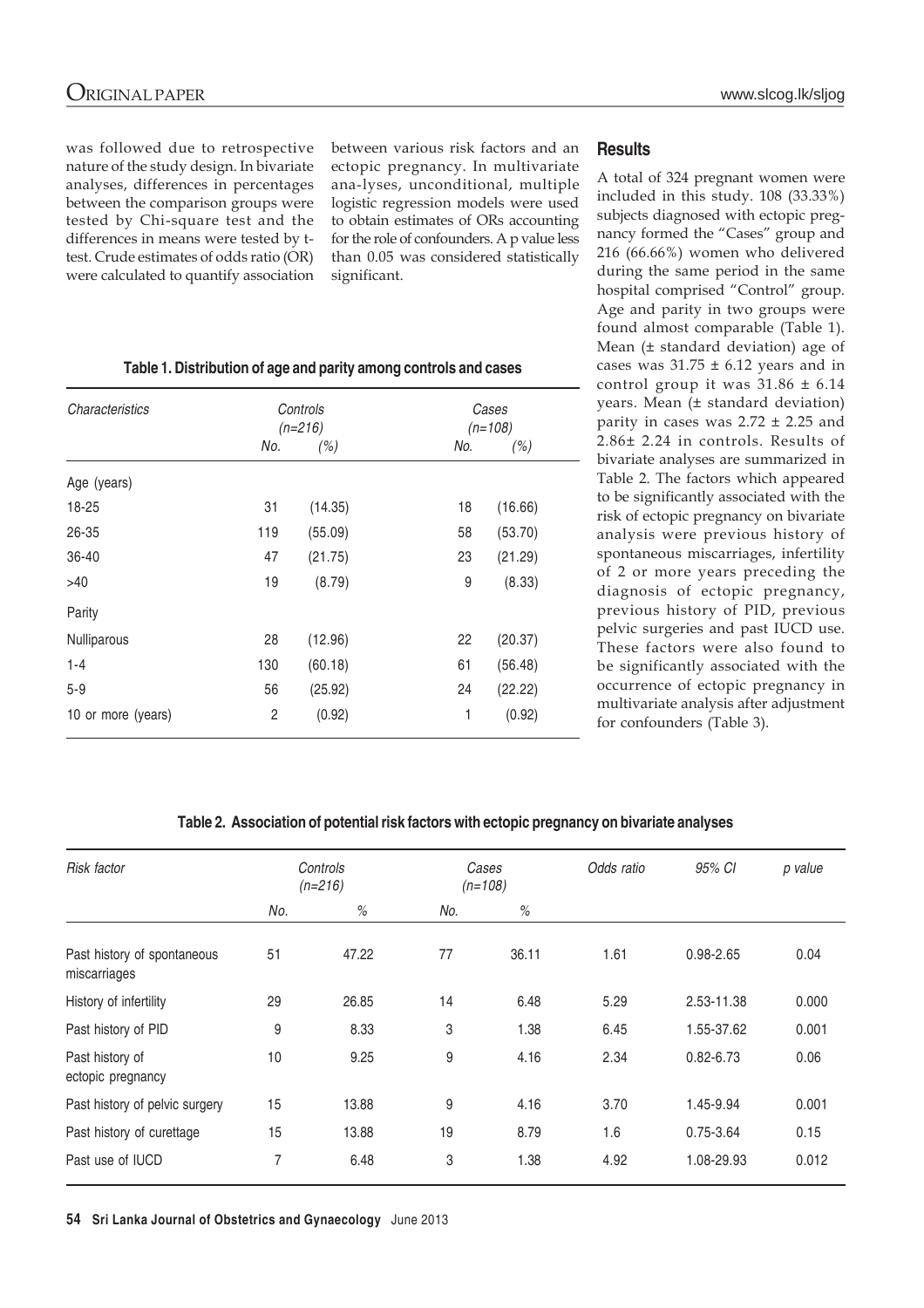| <b>Risk factor</b>                             | Controls<br>$(n=216)$ |       | Cases<br>$(n=108)$ |       | Adjusted<br>Odds ratio | 95% CI         | p value |
|------------------------------------------------|-----------------------|-------|--------------------|-------|------------------------|----------------|---------|
|                                                | No.                   | $\%$  | No.                | $\%$  |                        |                |         |
| Past history of spontaneous<br>miscarriages    | 51                    | 47.22 | 77                 | 36.11 | 1.76                   | 1.03-3.00      | 0.03    |
| History of infertility in<br>preceding 2 years | 29                    | 26.85 | 14                 | 6.48  | 6.57                   | 3.06-14.08     | 0.000   |
| Past history of PID                            | 9                     | 8.33  | 3                  | 1.38  | 8.14                   | 1.90-34.77     | 0.005   |
| Past history of pelvic surgery                 | 15                    | 13.88 | 9                  | 2.47  | 3.33                   | 1.28-8.66      | 0.01    |
| Past use of IUCD                               | 7                     | 6.48  | 3                  | 1.38  | 4.17                   | $0.98 - 17.75$ | 0.05    |

| Table 3. Association of potential risk factors with ectopic pregnancy on multivariate analyses |  |
|------------------------------------------------------------------------------------------------|--|
|                                                                                                |  |

Cases were more than 8 times likely to have a history of PID in past (OR 8.14, 95% CI, 1.90-34.77, p=0.005) and more than 6 times likely to have a history of infertility for at least 2 years preceding the diagnosis of ectopic pregnancy (OR 6.57,95% CI, 3.06- 14.08, p=0.000) as compared to controls. Further, the women with ectopic pregnancy were more than 3 times likely to have a past history of any pelvic surgery like appendectomy, ovarian cystectomy or surgery for pelvic endometriosis in comparison to controls (OR 3.33, 95% CI, 1.28-8.66, p=0.01) and 1.7 times more likely to have a past history of spontaneous miscarriages (OR 1.76, 95%CI, 1.03- 3.00, p=0.03). However, the past use of IUCD had shown only borderline significance (p-0, 05) after adjustment for other risk factors.

# **Discussion**

Exact etiology of ectopic pregnancy is still not known. Pathogenesis of ectopic pregnancy remains multifactorial5,6. Literature suggests contribution of several risk factors in the etiology of ectopic pregnancy<sup>7-11</sup>. Knowledge of risk factors in a particular women population and their identification in an individual patient definitely seems important and is expected to contribute towards an early diagnosis of 'at risk' cases. Earlier studies by many authors have

reported an increased risk of ectopic pregnancy in women with previous history of pelvic infections<sup>7-11</sup>. In fact past pelvic inflammatory disease has been shown to be the strongest predictor in some studies<sup>6,11-13</sup>. After the resolution of the inflammatory process, the resulting fibrosis ultimately leads to distortion of the fallopian tubes, narrowing of tubal lumen or intratubal adhesions which can impede the passage of the ovum and may favor implantation in blind pockets of adhesions. The post inflammatory damage can on one hand reduce the woman's chances of conception leading to diminished fertility and on the other hand may predispose the woman to tubal pregnancy. Our results are comparable to those of Westrom et al who reported that ectopic pregnancy is 7 times more likely in women with past history of pelvic infection as compared to controls<sup>11</sup>.

The contribution of chronic impairment of the reproductive function predisposing to ectopic pregnancy can be demonstrated by the increased chances of recurrence of ectopic pregnancy among women who have had an ectopic pregnancy before<sup>1</sup>. In our study also 10 (9.25%) women with ectopic pregnancy (cases) had a past history of ectopic pregnancy, and 4 out of these 10 women had ectopic pregnancy twice before. On the other hand only 9 (4.16%) women in the control group had past history of ectopic

pregnancy once. Though previous ectopic pregnancy did not turn out to be significant risk factor in the present study, but the magnitude of odds ratio of 2.34 and 95% confidence interval of 0.82 - 6.73 (Table 2) did suggest that past history of ectopic pregnancy could be an important associated risk factor. Small number of the study subjects with previous ectopic pregnancy in our study restricts us to make any conclusive comment on this association.

Infertility and ectopic pregnancy have been shown to be inter-related and share some common predisposing factors. This association is explained when contribution of PID towards tubal damage is understood as described before. Earlier studies by many authors have endorsed this association7,8,10,14. Study by Bunyavejchevin et al from Thailand shows women with past infertility to be 3 times more at risk of ectopic pregnancy. Another study by Marchbanks et al from Atlanta shows such women to be about 2.6 times more at risk of ectopic pregnancy. In our study we found this association to be even stronger as infertile women were carrying almost 6 times increased risk of ectopic pregnancy than controls.

Past pelvic surgery can favor adhesion formation and thus may distort the fallopian tubes and consequently predisposes the woman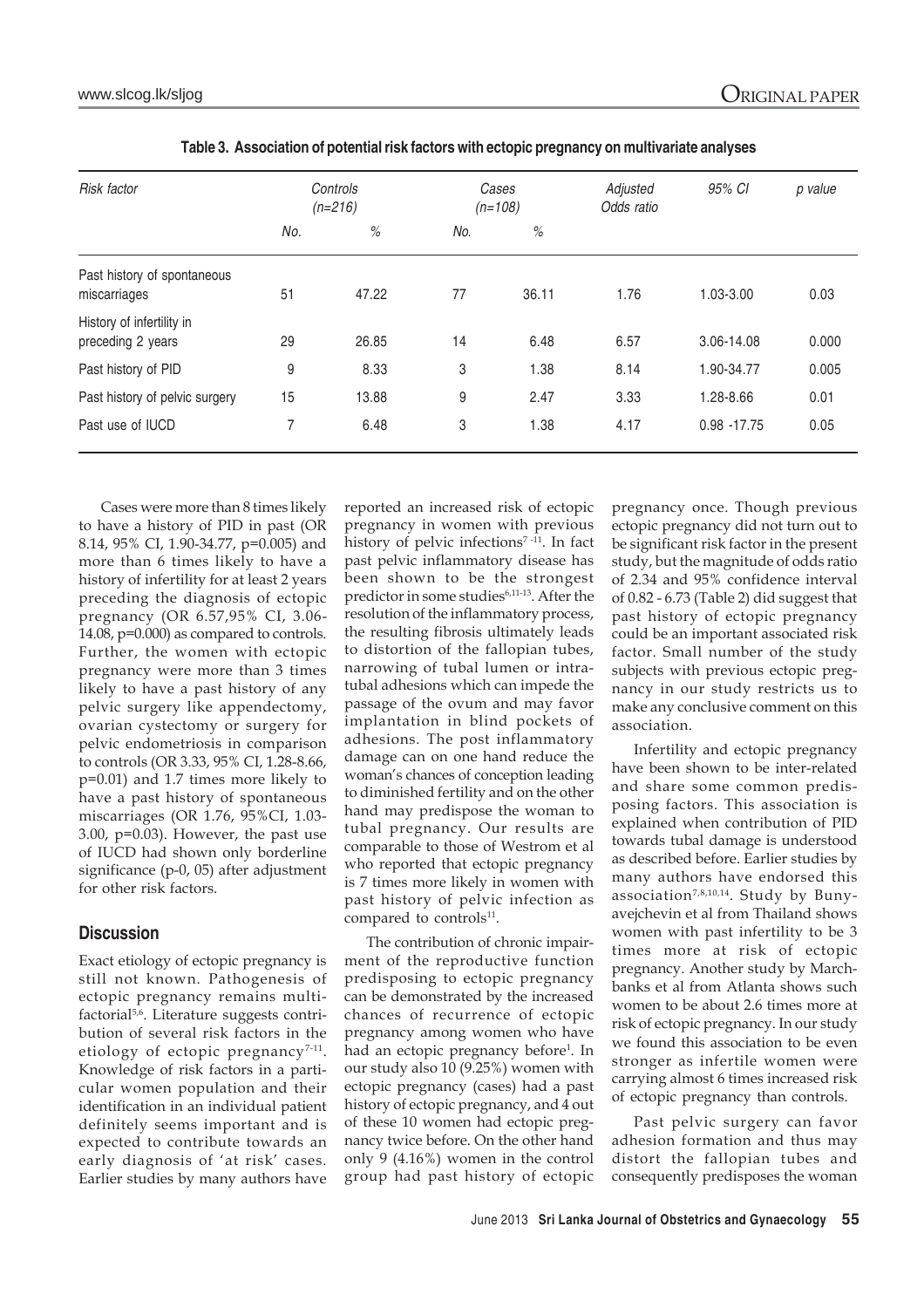for ectopic pregnancy. Results of our study are in agreement with other studies and show an increased risk of ectopic pregnancy in women with previous pelvic surgery<sup>8-10</sup>. The risk of ectopic pregnancy was found to be more than 3 times increased in these women in our study. Earlier studies have found a significant contribution of previous tubal surgery in predisposing a woman for ectopic pregnancy $^{7,10}$ . In our study however the association of previous tubal surgery with ectopic pregnancy could not be evaluated due to small number of occurrence of this exposure – only two subjects in case group and no subjects in control group had past history of tubal surgery.

Previous use of intrauterine contraceptive device has been shown to increase the risk of ectopic pregnancy 3 to 4 folds in previous studies<sup>8,9,15,16</sup>. Previous intrauterine device use has an etiologic role in ectopic pregnancy per se, not only through an association with infection as previously suggested [17]. In our study the association of past use of IUCD with ectopic pregnancy was also found to be significant on bivariate analysis (OR 4.92, 95% CI, 1.08-29.93, p=0.012). But after adjustment for confounders, the association was reduced to borderline significance (OR 4.17, 95% CI, 0.98- 17.75, p=0.05). Though confidence interval is wide and includes unity as well, but it is indicative of the association going away from the null. Increased risk of ectopic pregnancy when the conception occurs despite an IUCD in place has been shown in some studies7,10,18. Marchbanks et al indeed found this risk to be increased by as high as 13 fold<sup>7</sup>. In our study there was only one woman who had ectopic pregnancy with an IUCD in situ and none of the women in control group had conceived with an IUCD in situ. Consequently we could not evaluate this risk factor.

Few studies have reported past spontaneous miscarriages as a predisposing risk factor for ectopic pregnancy<sup>9,16,19</sup>. This association may possibly be mediated through infection or via common risk factors for ectopic

pregnancy and spontaneous miscarriages such as chromosomal abnormalities or hormonal factors. In our study we found a 1.7 fold increased risk of ectopic pregnancy in women with past history of spontaneous miscarriages.

Literature documents that ectopic pregnancy is generally most common in women ≥25 years of age<sup>14</sup> whereas majority of PID admissions are for the younger age women<sup>13,20</sup>. This difference in age groups at risk of PID and of ectopic pregnancy is understandable because ectopic pregnancy is considered to be late sequelae of PID. Kamwendo et al in their study have also found the peak incidence of ectopic pregnancy in women 25 years or older3 . Westrom et al from Sweden and Rubin et al from USA reported the incidence of ectopic pregnancy increasing with  $age^{11,21}$ . Increased incidence of ectopic pregnancy with multiparity has been reported by some studies<sup>19,22</sup>. However in our study, distribution of age and parity among cases and controls was found comparable. History of multiple lifetime sexual partners, early age of sexual intercourse, induced abortions and smoking are few other risk factors found to be associated with ectopic pregnancy<sup>9</sup>. These factors could not be evaluated in our study as sufficient data could not be obtained for these factors owing to various socio-cultural and religious reasons prevalent in the study population. Results of this study support the hypothesis that a past history of pelvic inflammatory disease, history of infertility for at least 2 years preceding the ectopic pregnancy, past history of pelvic surgery and previous spontaneous miscarriages are significant risk factors for the occurrence of ectopic pregnancy and all these factors in combination increase the risk by 8 folds, 6 folds, 3 fold and 1.7 folds respectively. A strong possibility of association of past intrauterine contraceptive device use with the occurrence of ectopic pregnancy is likely, however studies with larger sample sizes are needed to assert this association.

## **Conclusions**

Increasing our knowledge of risk factors for ectopic pregnancy in the local population in UAE can help in improving our understanding of the important factors contributing towards ectopic pregnancy and it also helps during counseling and development of preventative strategies. While dealing with a patient presenting with suspected ectopic pregnancy, presence of any of the risk factors can help in an early detection and diagnosis of ectopic pregnancy thereby leading to early intervention and conservative<br>approach for management. approach for management.

#### **REFERENCES**

**1.** Chavkin W. The rise in ectopic pregnancyexploration of possible reasons. Int J Gynaecol Obstet.1982 ; 20(4): 341-50.

**2.** Confidential Enquiry into Maternal and Child Health, 2008-2010, RCOG, UK.

**3.** Kamwendo F, Forslin L, Bodin L, Danielsson D. Epidemiology of ectopic pregnancy during a 28-year period and the role of pelvic inflammatory disease. Sex Transm Infect 2000; 76(1): 28-32.

**4.** Bjartling C, Osser S, Persson K. The frequency of salpingitis and ectopic pregnancy as epidemiologic markers of Chlamydia trachomatis. Acta Obstet Gynecol Scand 2000; 79(2): 123-8.

**5.** Pisarska MD, Carson SA, Buster JE. Ectopic pregnancy. Lancet 1998; 351: 1115-20.

**6.** Ankum WM, Mol BWJ, Van der Veen F, et al. Risk factors for ectopic pregnancy: a meta-analysis. Fertil Steril 1996; 65: 1093-9.

**7.** Marchbanks PA, Annegers JF, Coulam CB, Strathy JH, Kurland LT. Risk factors for ectopic pregnancy. A population-based study. JAMA 1988 25; 259(12): 1823-7.

**8.** Tuomivaara L, Kauppila A. Ectopic pregnancy: a case-control study of aetiological risk factors. Arch Gynecol Obstet. 1988; 243(1): 5-11.

**9.** Anorlu RI, Oluwole A, Abudu OO, Adebajo S. Risk factors for ectopic pregnancy in Lagos, Nigeria. Acta Obstet Gynecol Scand 2005; 84(2): 184-8.

**10.** Nordenskjöld F, Ahlgren M. Risk factors in ectopic pregnancy. Results of a populationbased case-control study. Acta Obstet Gynecol Scand. 1991; 70(7-8): 575-9.